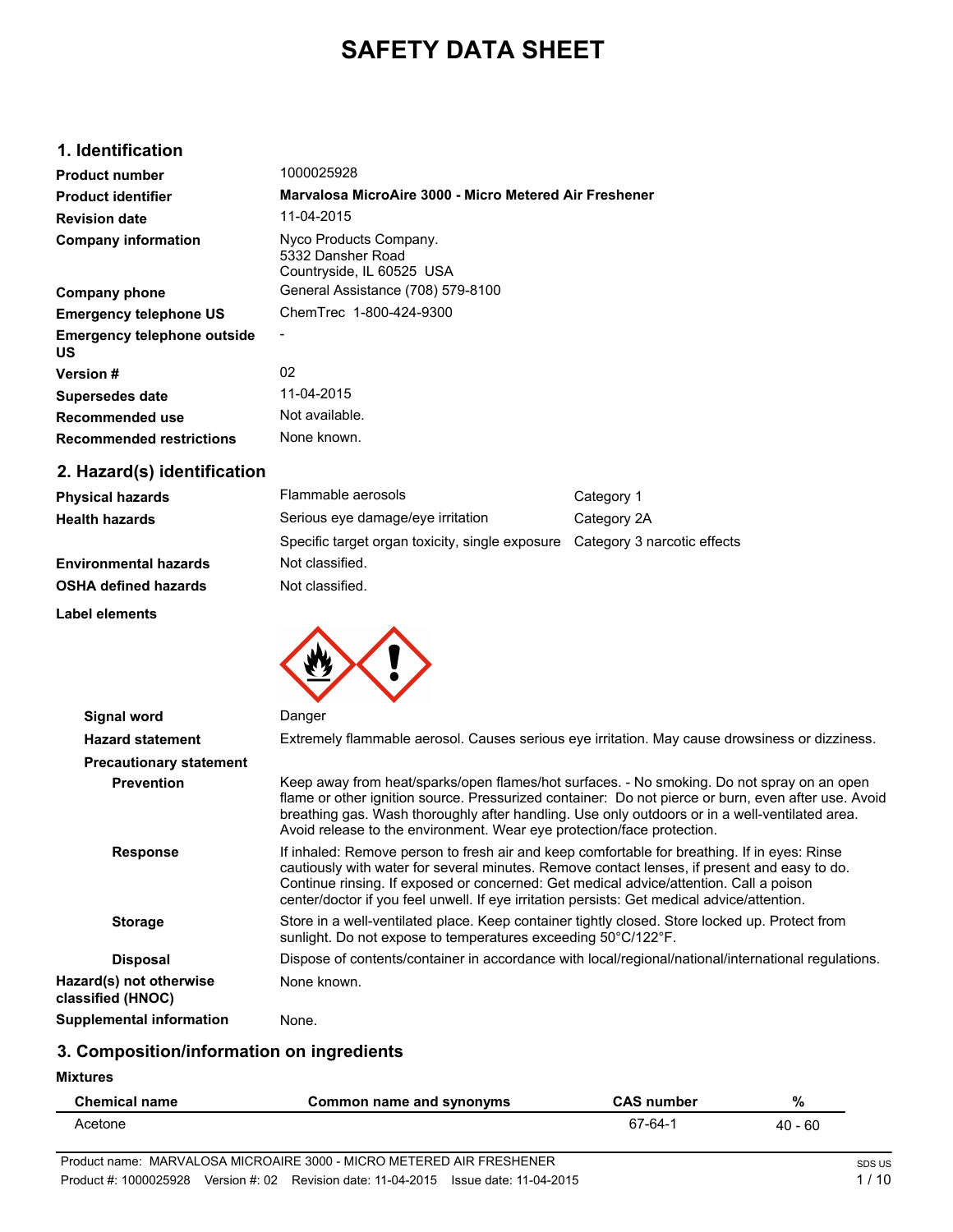| <b>Chemical name</b>                     | <b>Common name and synonyms</b> | <b>CAS number</b> | %          |
|------------------------------------------|---------------------------------|-------------------|------------|
| Diethylene Glycol Monoethyl Ether        |                                 | 111-90-0          | $10 - 20$  |
| Propane                                  |                                 | 74-98-6           | $10 - 20$  |
| <b>Isobutane</b>                         |                                 | 75-28-5           | $2.5 - 10$ |
| Allyl Heptanoate                         |                                 | 142-19-8          | $0.1 - 1$  |
| Amyl Salicylate                          |                                 | 2050-08-0         | $0.1 - 1$  |
| Benzyl Acetate                           |                                 | 140-11-4          | $0.1 - 1$  |
| Diphenyl Oxide                           |                                 | 101-84-8          | $0.1 - 1$  |
| Other components below reportable levels |                                 |                   | $2.5 - 10$ |

\*Designates that a specific chemical identity and/or percentage of composition has been withheld as a trade secret.

## **4. First-aid measures**

| <b>Inhalation</b>                                                            | Remove victim to fresh air and keep at rest in a position comfortable for breathing. Call a POISON<br>CENTER or doctor/physician if you feel unwell.                                                  |
|------------------------------------------------------------------------------|-------------------------------------------------------------------------------------------------------------------------------------------------------------------------------------------------------|
| <b>Skin contact</b>                                                          | Wash off with soap and water. Get medical attention if irritation develops and persists.                                                                                                              |
| Eye contact                                                                  | Immediately flush eyes with plenty of water for at least 15 minutes. Remove contact lenses, if<br>present and easy to do. Continue rinsing. If eye irritation persists: Get medical advice/attention. |
| Ingestion                                                                    | In the unlikely event of swallowing contact a physician or poison control center. Rinse mouth.                                                                                                        |
| <b>Most important</b><br>symptoms/effects, acute and<br>delayed              | May cause drowsiness and dizziness. Headache. Nausea, vomiting. Severe eye irritation.<br>Symptoms may include stinging, tearing, redness, swelling, and blurred vision.                              |
| Indication of immediate<br>medical attention and special<br>treatment needed | Provide general supportive measures and treat symptomatically. Keep victim under observation.<br>Symptoms may be delayed.                                                                             |
| <b>General information</b>                                                   | Ensure that medical personnel are aware of the material(s) involved, and take precautions to<br>protect themselves.                                                                                   |

# **5. Fire-fighting measures**

| Suitable extinguishing media                                     | Alcohol resistant foam. Powder. Carbon dioxide (CO2).                                                                                                                                                                                                                            |
|------------------------------------------------------------------|----------------------------------------------------------------------------------------------------------------------------------------------------------------------------------------------------------------------------------------------------------------------------------|
| Unsuitable extinguishing<br>media                                | Do not use water jet as an extinguisher, as this will spread the fire.                                                                                                                                                                                                           |
| Specific hazards arising from<br>the chemical                    | Contents under pressure. Pressurized container may explode when exposed to heat or flame.<br>During fire, gases hazardous to health may be formed.                                                                                                                               |
| Special protective equipment<br>and precautions for firefighters | Firefighters must use standard protective equipment including flame retardant coat, helmet with<br>face shield, gloves, rubber boots, and in enclosed spaces, SCBA.                                                                                                              |
| <b>Fire fighting</b><br>equipment/instructions                   | Move containers from fire area if you can do so without risk. Containers should be cooled with<br>water to prevent vapor pressure build up. For massive fire in cargo area, use unmanned hose<br>holder or monitor nozzles, if possible. If not, withdraw and let fire burn out. |
| <b>Specific methods</b>                                          | Use standard firefighting procedures and consider the hazards of other involved materials. Move<br>containers from fire area if you can do so without risk. In the event of fire and/or explosion do not<br>breathe fumes.                                                       |
| <b>General fire hazards</b>                                      | Extremely flammable aerosol.                                                                                                                                                                                                                                                     |

## **6. Accidental release measures**

| <b>Personal precautions,</b><br>protective equipment and<br>emergency procedures | Keep unnecessary personnel away. Keep people away from and upwind of spill/leak. Wear<br>appropriate protective equipment and clothing during clean-up. Avoid breathing gas. Do not touch<br>damaged containers or spilled material unless wearing appropriate protective clothing. Ventilate<br>closed spaces before entering them. Local authorities should be advised if significant spillages<br>cannot be contained. For personal protection, see section 8 of the SDS.                                                                                                                                                                                                        |
|----------------------------------------------------------------------------------|-------------------------------------------------------------------------------------------------------------------------------------------------------------------------------------------------------------------------------------------------------------------------------------------------------------------------------------------------------------------------------------------------------------------------------------------------------------------------------------------------------------------------------------------------------------------------------------------------------------------------------------------------------------------------------------|
| <b>Methods and materials for</b><br>containment and cleaning up                  | Refer to attached safety data sheets and/or instructions for use. Stop leak if you can do so without<br>risk. Move the cylinder to a safe and open area if the leak is irreparable. Use water spray to reduce<br>vapors or divert vapor cloud drift. Isolate area until gas has dispersed. Eliminate all ignition<br>sources (no smoking, flares, sparks, or flames in immediate area). Keep combustibles (wood,<br>paper, oil, etc.) away from spilled material. Prevent product from entering drains. Cover with plastic<br>sheet to prevent spreading. Absorb in vermiculite, dry sand or earth and place into containers.<br>Following product recovery, flush area with water. |
|                                                                                  | Small Spills: Wipe up with absorbent material (e.g. cloth, fleece). Clean surface thoroughly to<br>remove residual contamination. For waste disposal, see section 13 of the SDS.                                                                                                                                                                                                                                                                                                                                                                                                                                                                                                    |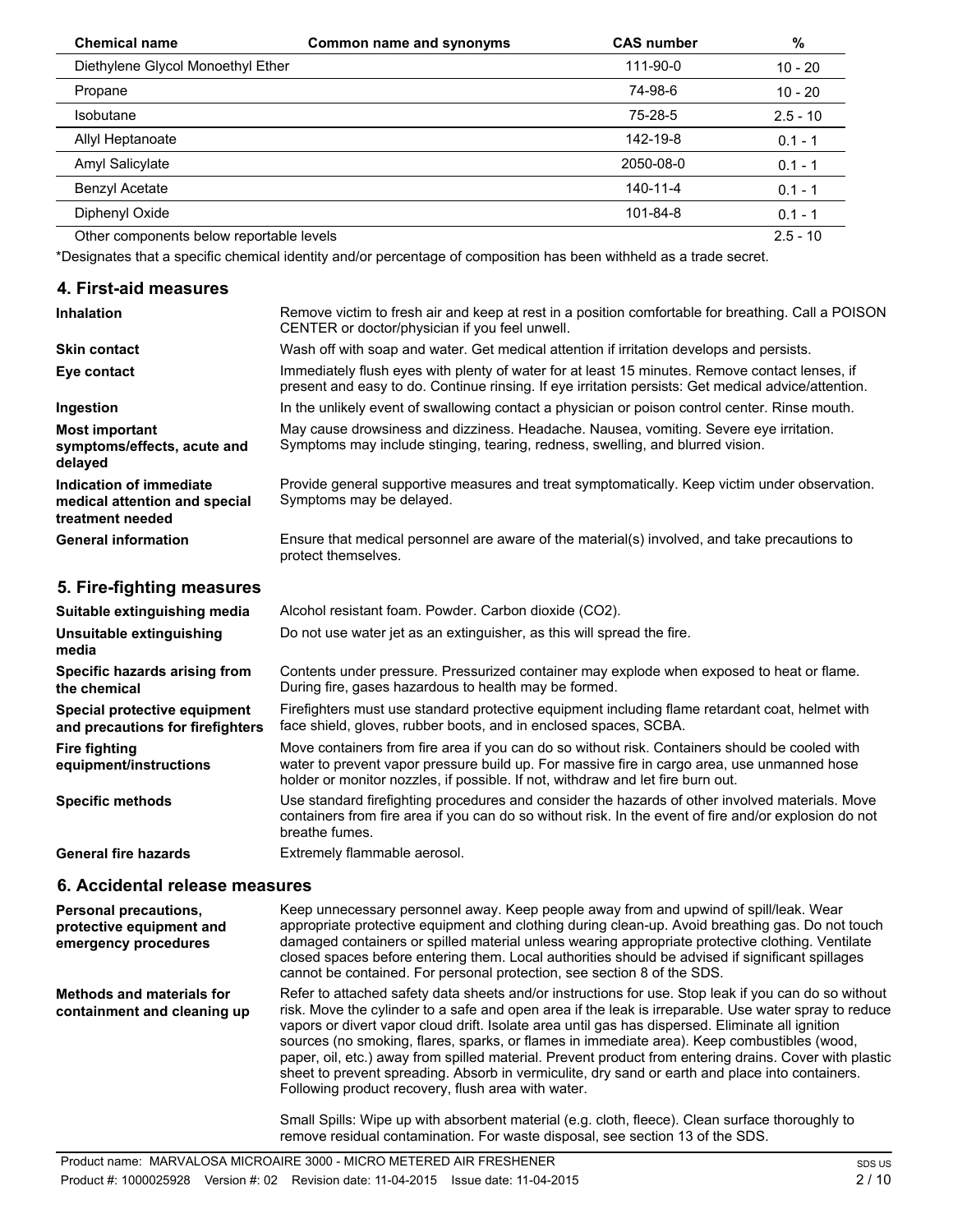| <b>Environmental precautions</b>                                | Avoid release to the environment. Inform appropriate managerial or supervisory personnel of all<br>environmental releases. Prevent further leakage or spillage if safe to do so. Avoid discharge into<br>drains, water courses or onto the ground.                                                                                                                                                                                                                                                                                                                                                                                                                                                         |
|-----------------------------------------------------------------|------------------------------------------------------------------------------------------------------------------------------------------------------------------------------------------------------------------------------------------------------------------------------------------------------------------------------------------------------------------------------------------------------------------------------------------------------------------------------------------------------------------------------------------------------------------------------------------------------------------------------------------------------------------------------------------------------------|
| 7. Handling and storage                                         |                                                                                                                                                                                                                                                                                                                                                                                                                                                                                                                                                                                                                                                                                                            |
| <b>Precautions for safe handling</b>                            | Pressurized container: Do not pierce or burn, even after use. Do not use if spray button is missing<br>or defective. Do not spray on a naked flame or any other incandescent material. Do not smoke<br>while using or until sprayed surface is thoroughly dry. Do not cut, weld, solder, drill, grind, or<br>expose containers to heat, flame, sparks, or other sources of ignition. All equipment used when<br>handling the product must be grounded. Do not re-use empty containers. Avoid breathing gas.<br>Avoid contact with eyes. Use only in well-ventilated areas. Wear appropriate personal protective<br>equipment. Avoid release to the environment. Observe good industrial hygiene practices. |
| Conditions for safe storage,<br>including any incompatibilities | Level 2 Aerosol.<br>Store locked up. Pressurized container. Protect from sunlight and do not expose to temperatures<br>exceeding 50°C/122 °F. Do not puncture, incinerate or crush. Do not handle or store near an open<br>flame, heat or other sources of ignition. This material can accumulate static charge which may<br>cause spark and become an ignition source. Store away from incompatible materials (see Section<br>10 of the SDS).                                                                                                                                                                                                                                                             |

# **8. Exposure controls/personal protection**

### **Occupational exposure limits**

### **US. OSHA Table Z-1 Limits for Air Contaminants (29 CFR 1910.1000)**

| <b>Components</b>                                        | <b>Type</b> | Value        | Form   |
|----------------------------------------------------------|-------------|--------------|--------|
| Acetone (CAS 67-64-1)                                    | PEL         | 2400 mg/m3   |        |
|                                                          |             | 1000 ppm     |        |
| Diphenyl Oxide (CAS<br>$101 - 84 - 8$                    | PEL         | $7$ mg/m $3$ | Vapor. |
|                                                          |             | 1 ppm        | Vapor. |
| Propane (CAS 74-98-6)                                    | PEL         | 1800 mg/m3   |        |
|                                                          |             | 1000 ppm     |        |
| <b>US. ACGIH Threshold Limit Values</b>                  |             |              |        |
| <b>Components</b>                                        | <b>Type</b> | <b>Value</b> | Form   |
| Acetone (CAS 67-64-1)                                    | <b>STEL</b> | 500 ppm      |        |
|                                                          | <b>TWA</b>  | 250 ppm      |        |
| Benzyl Acetate (CAS<br>$140-11-4)$                       | <b>TWA</b>  | 10 ppm       |        |
| Diphenyl Oxide (CAS<br>$101 - 84 - 8$                    | <b>STEL</b> | 2 ppm        | Vapor. |
|                                                          | <b>TWA</b>  | 1 ppm        | Vapor. |
| Isobutane (CAS 75-28-5)                                  | <b>STEL</b> | 1000 ppm     |        |
| US. NIOSH: Pocket Guide to Chemical Hazards              |             |              |        |
| <b>Components</b>                                        | <b>Type</b> | <b>Value</b> | Form   |
| Acetone (CAS 67-64-1)                                    | <b>TWA</b>  | 590 mg/m3    |        |
|                                                          |             | 250 ppm      |        |
| Diphenyl Oxide (CAS                                      | <b>TWA</b>  | $7$ mg/m $3$ | Vapor. |
| $101 - 84 - 8$                                           |             |              |        |
|                                                          |             | 1 ppm        | Vapor. |
| Isobutane (CAS 75-28-5)                                  | <b>TWA</b>  | 1900 mg/m3   |        |
|                                                          |             | 800 ppm      |        |
| Propane (CAS 74-98-6)                                    | <b>TWA</b>  | 1800 mg/m3   |        |
|                                                          |             | 1000 ppm     |        |
| US. Workplace Environmental Exposure Level (WEEL) Guides |             |              |        |
| <b>Components</b>                                        | <b>Type</b> | <b>Value</b> |        |
| Diethylene Glycol<br>Monoethyl Ether (CAS<br>$111-90-0$  | <b>TWA</b>  | 140 mg/m3    |        |
|                                                          |             | 25 ppm       |        |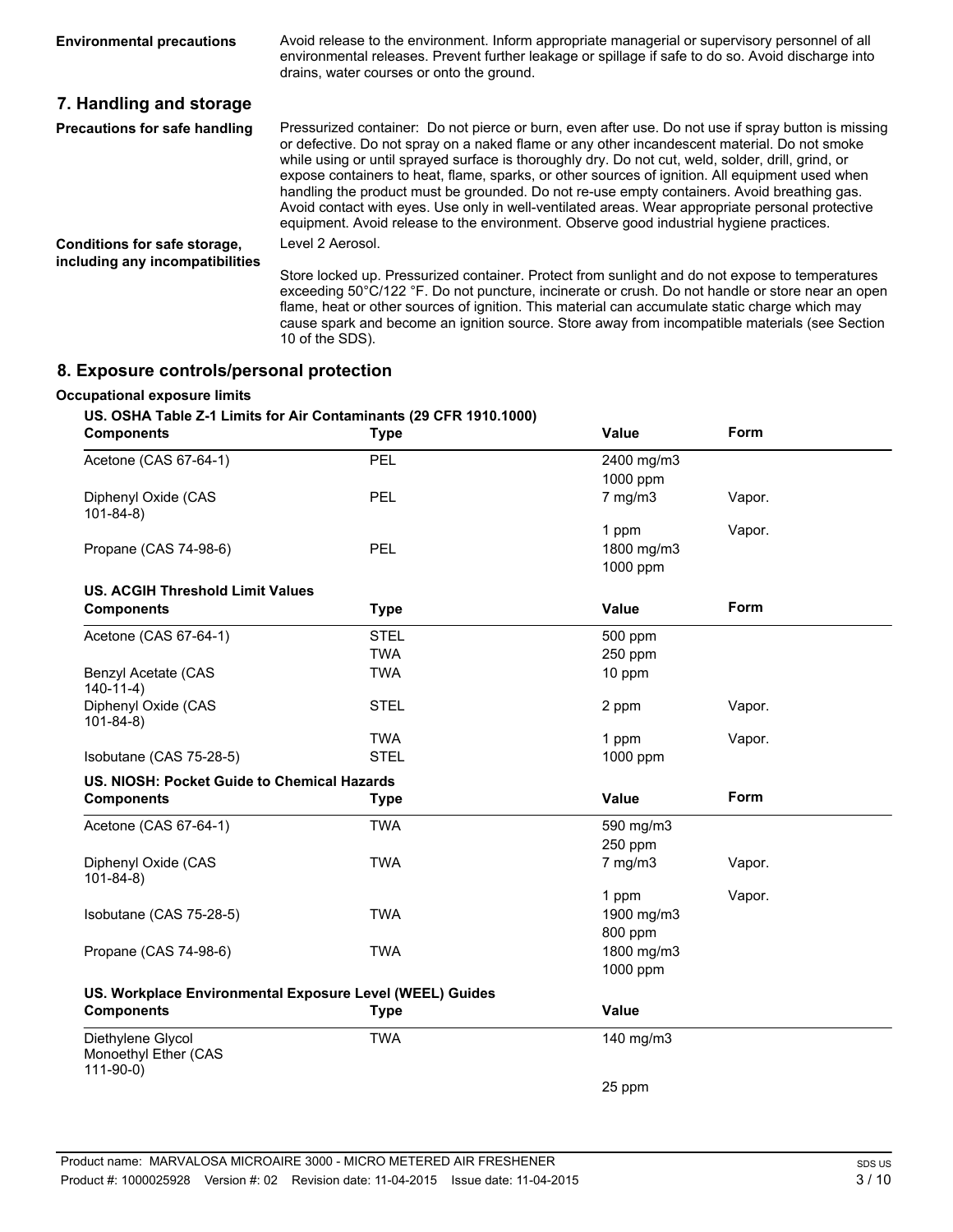| <b>Biological limit values</b>                                                                      |                   |                                                                                                                            |                 |                                                                                                                                                                                                                                                                                                                                                                                                                |
|-----------------------------------------------------------------------------------------------------|-------------------|----------------------------------------------------------------------------------------------------------------------------|-----------------|----------------------------------------------------------------------------------------------------------------------------------------------------------------------------------------------------------------------------------------------------------------------------------------------------------------------------------------------------------------------------------------------------------------|
| <b>ACGIH Biological Exposure Indices</b><br><b>Components</b>                                       | Value             | <b>Determinant</b>                                                                                                         | <b>Specimen</b> | <b>Sampling Time</b>                                                                                                                                                                                                                                                                                                                                                                                           |
| Acetone (CAS 67-64-1)                                                                               | $25 \text{ mg/l}$ | Acetone                                                                                                                    | Urine           | $\star$                                                                                                                                                                                                                                                                                                                                                                                                        |
| * - For sampling details, please see the source document.                                           |                   |                                                                                                                            |                 |                                                                                                                                                                                                                                                                                                                                                                                                                |
| Appropriate engineering<br>controls                                                                 | eyewash station.  |                                                                                                                            |                 | Good general ventilation (typically 10 air changes per hour) should be used. Ventilation rates<br>should be matched to conditions. If applicable, use process enclosures, local exhaust ventilation,<br>or other engineering controls to maintain airborne levels below recommended exposure limits. If<br>exposure limits have not been established, maintain airborne levels to an acceptable level. Provide |
| Individual protection measures, such as personal protective equipment<br><b>Eye/face protection</b> |                   | Wear safety glasses with side shields (or goggles).                                                                        |                 |                                                                                                                                                                                                                                                                                                                                                                                                                |
| <b>Skin protection</b>                                                                              |                   |                                                                                                                            |                 |                                                                                                                                                                                                                                                                                                                                                                                                                |
| <b>Hand protection</b>                                                                              | supplier.         |                                                                                                                            |                 | Wear appropriate chemical resistant gloves. Suitable gloves can be recommended by the glove                                                                                                                                                                                                                                                                                                                    |
| <b>Other</b>                                                                                        |                   | Wear suitable protective clothing.                                                                                         |                 |                                                                                                                                                                                                                                                                                                                                                                                                                |
| <b>Respiratory protection</b>                                                                       |                   | If permissible levels are exceeded use NIOSH mechanical filter / organic vapor cartridge or an<br>air-supplied respirator. |                 |                                                                                                                                                                                                                                                                                                                                                                                                                |
| <b>Thermal hazards</b>                                                                              |                   | Wear appropriate thermal protective clothing, when necessary.                                                              |                 |                                                                                                                                                                                                                                                                                                                                                                                                                |
| <b>General hygiene</b><br>considerations                                                            |                   | clothing and protective equipment to remove contaminants.                                                                  |                 | When using do not smoke. Always observe good personal hygiene measures, such as washing<br>after handling the material and before eating, drinking, and/or smoking. Routinely wash work                                                                                                                                                                                                                        |

# **9. Physical and chemical properties**

| <b>Appearance</b>                                 |                                            |
|---------------------------------------------------|--------------------------------------------|
| <b>Physical state</b>                             | Gas.                                       |
| Form                                              | Aerosol.                                   |
| Color                                             | Not available.                             |
| Odor                                              | Not available.                             |
| <b>Odor threshold</b>                             | Not available.                             |
| рH                                                | Not available.                             |
| Melting point/freezing point                      | Not available.                             |
| Initial boiling point and boiling<br>range        | Not available.                             |
| <b>Flash point</b>                                | -156.0 °F (-104.4 °C) propellant estimated |
| <b>Evaporation rate</b>                           | Not available.                             |
| Flammability (solid, gas)                         | Not available.                             |
| Upper/lower flammability or explosive limits      |                                            |
| <b>Flammability limit - lower</b><br>(%)          | 1.4 % estimated                            |
| <b>Flammability limit - upper</b><br>$(\% )$      | 19.6 % estimated                           |
| Explosive limit - lower (%)                       | Not available.                             |
| Explosive limit - upper (%)                       | Not available.                             |
| Vapor pressure                                    | Not available.                             |
| <b>Vapor density</b>                              | Not available.                             |
| <b>Relative density</b>                           | Not available.                             |
| Solubility(ies)                                   |                                            |
| Solubility (water)                                | Not available.                             |
| <b>Partition coefficient</b><br>(n-octanol/water) | Not available.                             |
| <b>Auto-ignition temperature</b>                  | 806 °F (430 °C) estimated                  |
| <b>Decomposition temperature</b>                  | Not available.                             |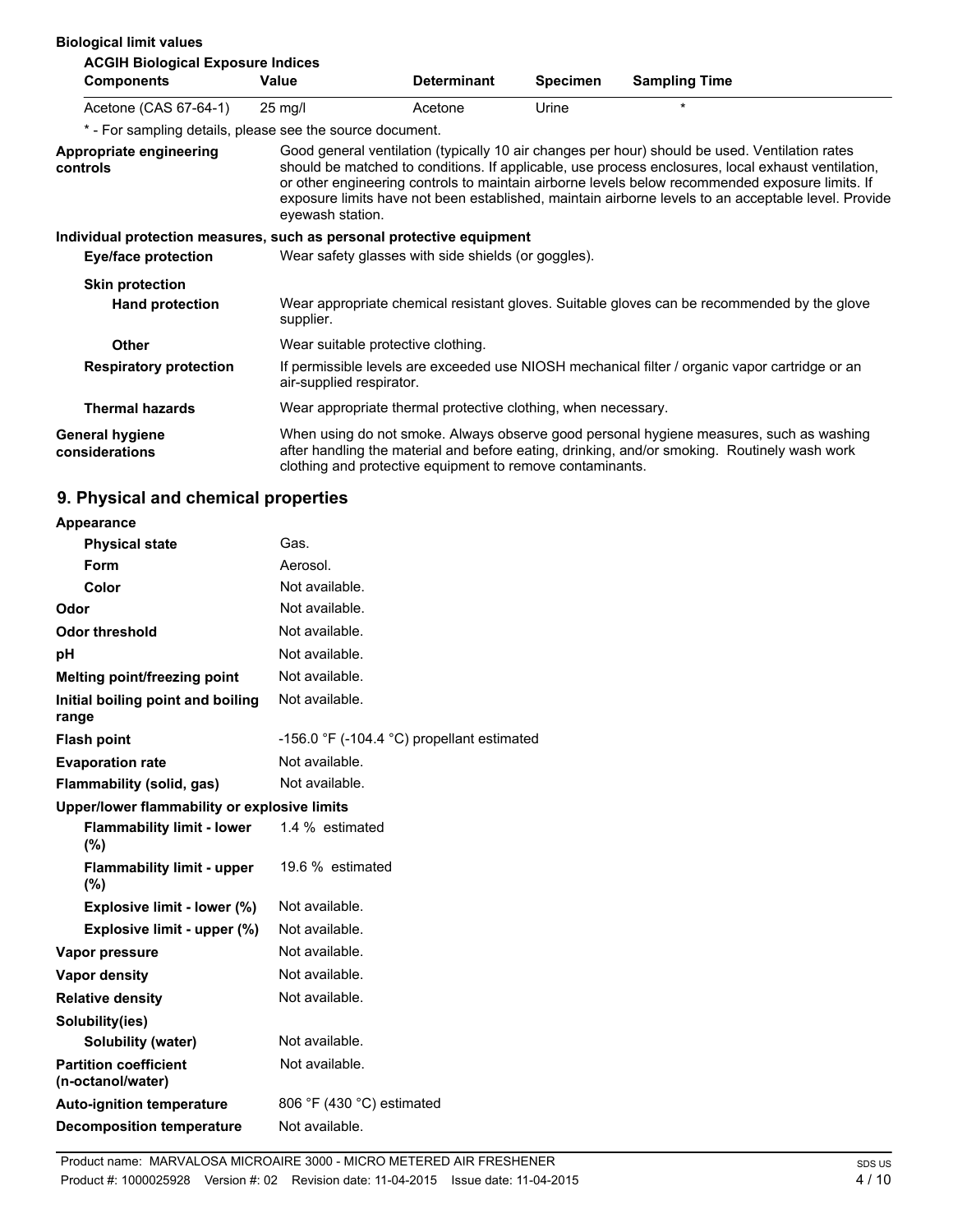| <b>Viscosity</b>                             | Not available.                                                                                |
|----------------------------------------------|-----------------------------------------------------------------------------------------------|
| <b>Other information</b>                     |                                                                                               |
| <b>Explosive properties</b>                  | Not explosive.                                                                                |
| <b>Oxidizing properties</b>                  | Not oxidizing.                                                                                |
| <b>Specific gravity</b>                      | 0.001 estimated                                                                               |
| 10. Stability and reactivity                 |                                                                                               |
| <b>Reactivity</b>                            | The product is stable and non-reactive under normal conditions of use, storage and transport. |
| <b>Chemical stability</b>                    | Material is stable under normal conditions.                                                   |
| <b>Possibility of hazardous</b><br>reactions | Hazardous polymerization does not occur.                                                      |

| <b>Conditions to avoid</b>                 | Avoid temperatures exceeding the flash point. Contact with incompatible materials. |
|--------------------------------------------|------------------------------------------------------------------------------------|
| Incompatible materials                     | Strong oxidizing agents. Nitrates. Fluorine. Chlorine.                             |
| <b>Hazardous decomposition</b><br>products | No hazardous decomposition products are known.                                     |

# **11. Toxicological information**

### **Information on likely routes of exposure**

| <b>Inhalation</b>                                                                  | May cause drowsiness and dizziness. Headache. Nausea, vomiting.                                                                                                          |
|------------------------------------------------------------------------------------|--------------------------------------------------------------------------------------------------------------------------------------------------------------------------|
| <b>Skin contact</b>                                                                | No adverse effects due to skin contact are expected.                                                                                                                     |
| Eye contact                                                                        | Causes serious eve irritation.                                                                                                                                           |
| Ingestion                                                                          | Expected to be a low ingestion hazard.                                                                                                                                   |
| Symptoms related to the<br>physical, chemical and<br>toxicological characteristics | May cause drowsiness and dizziness. Headache. Nausea, vomiting. Severe eye irritation.<br>Symptoms may include stinging, tearing, redness, swelling, and blurred vision. |

### **Information on toxicological effects**

| <b>Acute toxicity</b>           | Narcotic effects. |                        |
|---------------------------------|-------------------|------------------------|
| <b>Components</b>               | <b>Species</b>    | <b>Test Results</b>    |
| Acetone (CAS 67-64-1)           |                   |                        |
| <b>Acute</b>                    |                   |                        |
| <b>Dermal</b>                   |                   |                        |
| LD50                            | Guinea pig        | > 7426 mg/kg, 24 Hours |
|                                 |                   | > 9.4 ml/kg, 24 Hours  |
|                                 | Rabbit            | > 7426 mg/kg, 24 Hours |
|                                 |                   | > 9.4 ml/kg, 24 Hours  |
| Inhalation                      |                   |                        |
| <b>LC50</b>                     | Rat               | 55700 ppm, 3 Hours     |
|                                 |                   | 132 mg/l, 3 Hours      |
|                                 |                   | 50.1 mg/l              |
| Oral                            |                   |                        |
| LD50                            | Rat               | 5800 mg/kg             |
|                                 |                   | 2.2 ml/kg              |
| Allyl Heptanoate (CAS 142-19-8) |                   |                        |
| <b>Acute</b>                    |                   |                        |
| Oral                            |                   |                        |
| LD50                            | Rat               | 218 mg/kg              |
| Benzyl Acetate (CAS 140-11-4)   |                   |                        |
| <b>Acute</b>                    |                   |                        |
| <b>Dermal</b>                   |                   |                        |
| LD50                            | Rabbit            | $> 5$ g/kg             |
| Oral                            |                   |                        |
| LD50                            | Mouse             | > 2000 mg/kg           |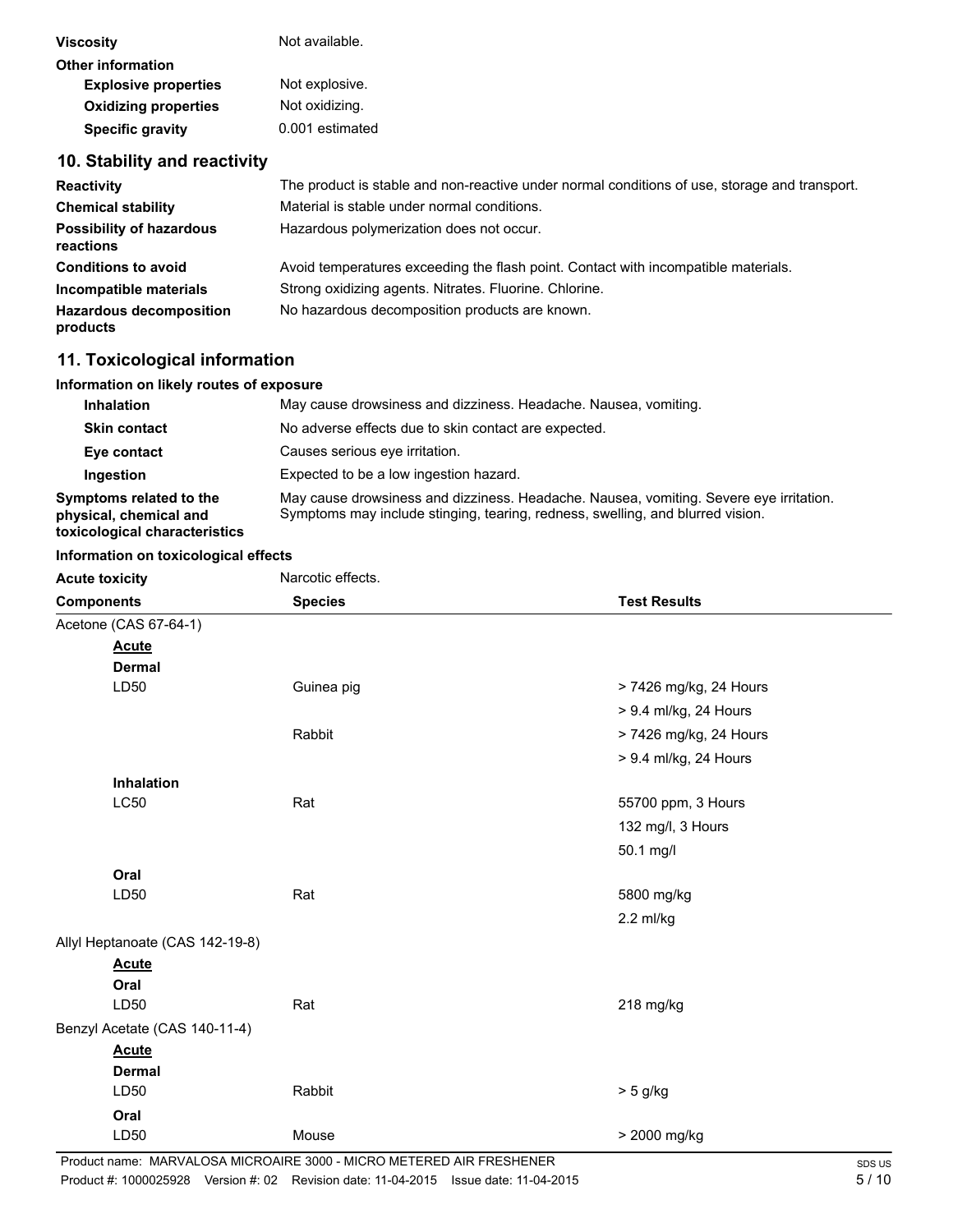| <b>Components</b>                                                                                                                              | <b>Species</b>                                                                                                      | <b>Test Results</b>    |  |  |
|------------------------------------------------------------------------------------------------------------------------------------------------|---------------------------------------------------------------------------------------------------------------------|------------------------|--|--|
|                                                                                                                                                | Rat                                                                                                                 | > 2000 mg/kg           |  |  |
|                                                                                                                                                | Diethylene Glycol Monoethyl Ether (CAS 111-90-0)                                                                    |                        |  |  |
| <b>Acute</b>                                                                                                                                   |                                                                                                                     |                        |  |  |
| <b>Dermal</b>                                                                                                                                  |                                                                                                                     |                        |  |  |
| LD50                                                                                                                                           | Guinea pig                                                                                                          | 5900 mg/kg, Days       |  |  |
|                                                                                                                                                | Rabbit                                                                                                              | 9143 mg/kg, 24 Hours   |  |  |
|                                                                                                                                                |                                                                                                                     | 8500 mg/kg, 2 Hours    |  |  |
| Oral                                                                                                                                           |                                                                                                                     |                        |  |  |
| LD50                                                                                                                                           | Mouse                                                                                                               | 6031 mg/kg             |  |  |
|                                                                                                                                                | Rat                                                                                                                 | > 5000 mg/kg           |  |  |
| Diphenyl Oxide (CAS 101-84-8)                                                                                                                  |                                                                                                                     |                        |  |  |
| <u>Acute</u>                                                                                                                                   |                                                                                                                     |                        |  |  |
| Oral                                                                                                                                           |                                                                                                                     |                        |  |  |
| LD50                                                                                                                                           | Rat                                                                                                                 | > 5000 mg/kg           |  |  |
| Isobutane (CAS 75-28-5)                                                                                                                        |                                                                                                                     |                        |  |  |
| <b>Acute</b>                                                                                                                                   |                                                                                                                     |                        |  |  |
| Inhalation                                                                                                                                     |                                                                                                                     |                        |  |  |
| <b>LC50</b>                                                                                                                                    | Mouse                                                                                                               | 1237 mg/l, 120 Minutes |  |  |
|                                                                                                                                                |                                                                                                                     | 52 %, 120 Minutes      |  |  |
|                                                                                                                                                | Rat                                                                                                                 | 1355 mg/l              |  |  |
| Propane (CAS 74-98-6)                                                                                                                          |                                                                                                                     |                        |  |  |
| <b>Acute</b>                                                                                                                                   |                                                                                                                     |                        |  |  |
| Inhalation<br><b>LC50</b>                                                                                                                      | Mouse                                                                                                               | 1237 mg/l, 120 Minutes |  |  |
|                                                                                                                                                |                                                                                                                     |                        |  |  |
|                                                                                                                                                |                                                                                                                     | 52 %, 120 Minutes      |  |  |
|                                                                                                                                                | Rat                                                                                                                 | 1355 mg/l              |  |  |
|                                                                                                                                                |                                                                                                                     | 658 mg/l/4h            |  |  |
|                                                                                                                                                | * Estimates for product may be based on additional component data not shown.                                        |                        |  |  |
| <b>Skin corrosion/irritation</b>                                                                                                               | Prolonged skin contact may cause temporary irritation.                                                              |                        |  |  |
| Serious eye damage/eye<br>irritation                                                                                                           | Causes serious eye irritation.                                                                                      |                        |  |  |
| Respiratory or skin sensitization                                                                                                              |                                                                                                                     |                        |  |  |
| <b>Respiratory sensitization</b>                                                                                                               | Not a respiratory sensitizer.                                                                                       |                        |  |  |
| <b>Skin sensitization</b>                                                                                                                      | This product is not expected to cause skin sensitization.                                                           |                        |  |  |
| Germ cell mutagenicity                                                                                                                         | No data available to indicate product or any components present at greater than 0.1% are<br>mutagenic or genotoxic. |                        |  |  |
| Carcinogenicity                                                                                                                                | This product is not considered to be a carcinogen by IARC, ACGIH, NTP, or OSHA.                                     |                        |  |  |
| IARC Monographs. Overall Evaluation of Carcinogenicity<br>Benzyl Acetate (CAS 140-11-4)<br>3 Not classifiable as to carcinogenicity to humans. |                                                                                                                     |                        |  |  |
|                                                                                                                                                | OSHA Specifically Regulated Substances (29 CFR 1910.1001-1050)                                                      |                        |  |  |
| Not listed.<br>Not available.                                                                                                                  | US. National Toxicology Program (NTP) Report on Carcinogens                                                         |                        |  |  |
| <b>Reproductive toxicity</b>                                                                                                                   | This product is not expected to cause reproductive or developmental effects.                                        |                        |  |  |
| Specific target organ toxicity -                                                                                                               | May cause drowsiness and dizziness.                                                                                 |                        |  |  |
| single exposure                                                                                                                                |                                                                                                                     |                        |  |  |
| Specific target organ toxicity -<br>repeated exposure                                                                                          | Not classified.                                                                                                     |                        |  |  |
| <b>Aspiration hazard</b>                                                                                                                       | Not likely, due to the form of the product.                                                                         |                        |  |  |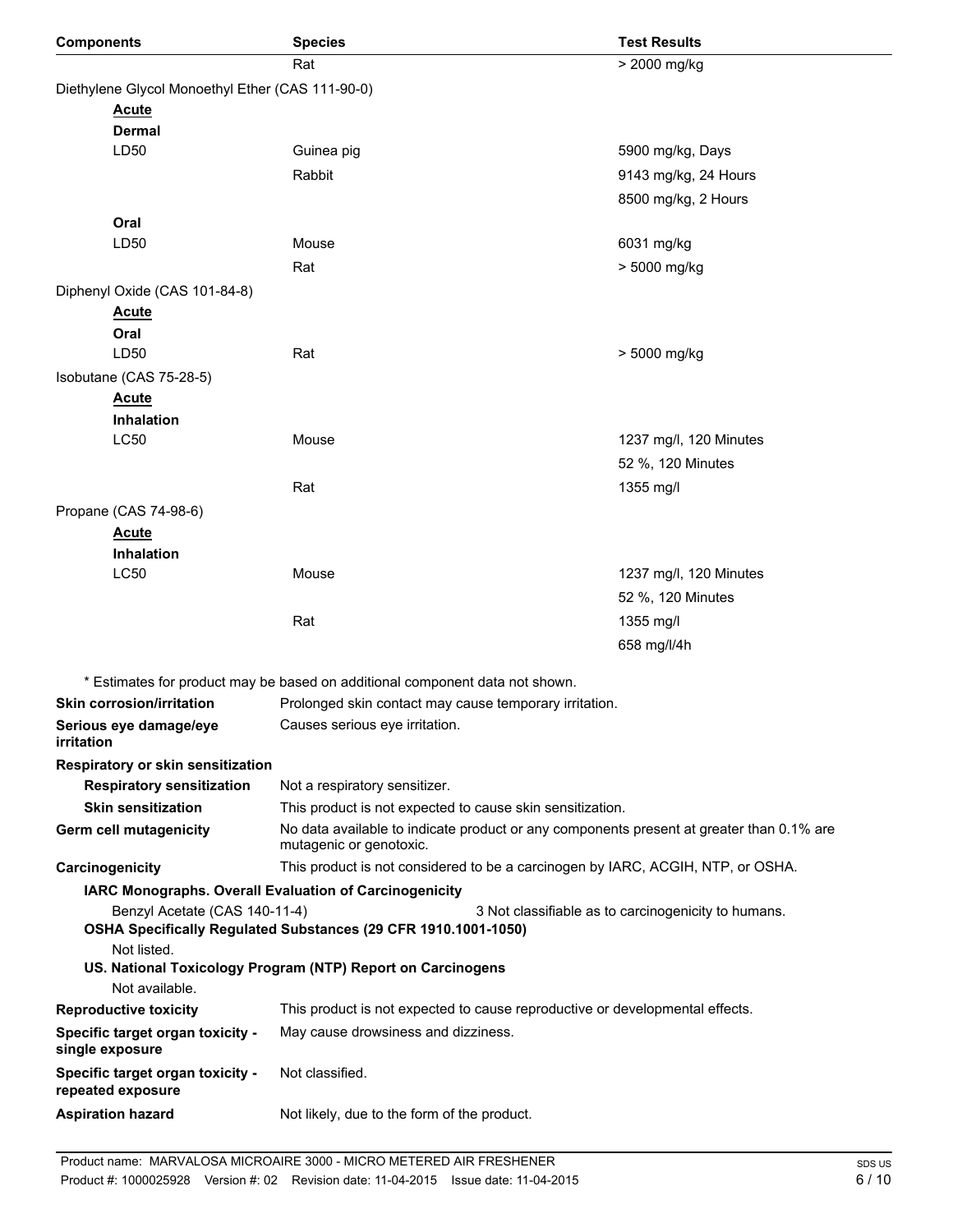# **12. Ecological information**

**Ecotoxicity Harmful to aquatic life with long lasting effects.** 

| <b>Components</b>                                |             | <b>Species</b>                                          | <b>Test Results</b>         |
|--------------------------------------------------|-------------|---------------------------------------------------------|-----------------------------|
| Acetone (CAS 67-64-1)                            |             |                                                         |                             |
| <b>Aquatic</b>                                   |             |                                                         |                             |
| Crustacea                                        | EC50        | Water flea (Daphnia magna)                              | 21.6 - 23.9 mg/l, 48 hours  |
| Fish                                             | LC50        | Rainbow trout, donaldson trout<br>(Oncorhynchus mykiss) | 4740 - 6330 mg/l, 96 hours  |
| Benzyl Acetate (CAS 140-11-4)                    |             |                                                         |                             |
| <b>Aquatic</b>                                   |             |                                                         |                             |
| Fish                                             | <b>LC50</b> | Medaka, high-eyes (Oryzias latipes)                     | $3.48 - 4.6$ mg/l, 96 hours |
| Diethylene Glycol Monoethyl Ether (CAS 111-90-0) |             |                                                         |                             |
| <b>Aquatic</b>                                   |             |                                                         |                             |
| Fish                                             | <b>LC50</b> | Bluegill (Lepomis macrochirus)                          | > 10000 mg/l, 96 hours      |
| Diphenyl Oxide (CAS 101-84-8)                    |             |                                                         |                             |
| <b>Aquatic</b>                                   |             |                                                         |                             |
| Fish                                             | <b>LC50</b> | Sheepshead minnow (Cyprinodon<br>variegatus)            | 1.8 - 3.2 mg/l, 96 hours    |

\* Estimates for product may be based on additional component data not shown.

**Persistence and degradability** No data is available on the degradability of this product.

## **Bioaccumulative potential**

|                                   | Partition coefficient n-octanol / water (log Kow) |         |
|-----------------------------------|---------------------------------------------------|---------|
| Acetone                           |                                                   | $-0.24$ |
| <b>Benzyl Acetate</b>             |                                                   | 1.96    |
| Diethylene Glycol Monoethyl Ether |                                                   | $-0.54$ |
| Diphenyl Oxide                    |                                                   | 4.21    |
| Isobutane                         |                                                   | 2.76    |
| Propane                           |                                                   | 2.36    |
| Mobility in soil                  | No data available.                                |         |

**Other adverse effects** No other adverse environmental effects (e.g. ozone depletion, photochemical ozone creation potential, endocrine disruption, global warming potential) are expected from this component.

## **13. Disposal considerations**

| Collect and reclaim or dispose in sealed containers at licensed waste disposal site. Contents<br>under pressure. Do not puncture, incinerate or crush. Do not allow this material to drain into<br>sewers/water supplies. Do not contaminate ponds, waterways or ditches with chemical or used<br>container. Dispose of contents/container in accordance with local/regional/national/international<br>regulations. |
|---------------------------------------------------------------------------------------------------------------------------------------------------------------------------------------------------------------------------------------------------------------------------------------------------------------------------------------------------------------------------------------------------------------------|
| Dispose in accordance with all applicable regulations.                                                                                                                                                                                                                                                                                                                                                              |
| The waste code should be assigned in discussion between the user, the producer and the waste<br>disposal company.                                                                                                                                                                                                                                                                                                   |
| Dispose of in accordance with local regulations. Empty containers or liners may retain some<br>product residues. This material and its container must be disposed of in a safe manner (see:<br>Disposal instructions).                                                                                                                                                                                              |
| Since emptied containers may retain product residue, follow label warnings even after container is<br>emptied. Empty containers should be taken to an approved waste handling site for recycling or<br>disposal. Do not re-use empty containers.                                                                                                                                                                    |
|                                                                                                                                                                                                                                                                                                                                                                                                                     |

## **14. Transport information**

| DOT                        |                                                        |
|----------------------------|--------------------------------------------------------|
| UN number                  | UN1950                                                 |
| UN proper shipping name    | Aerosols, flammable, (each not exceeding 1 L capacity) |
| Transport hazard class(es) |                                                        |
| <b>Class</b>               | 2.1                                                    |
| <b>Subsidiary risk</b>     | -                                                      |
| Label(s)                   | 21                                                     |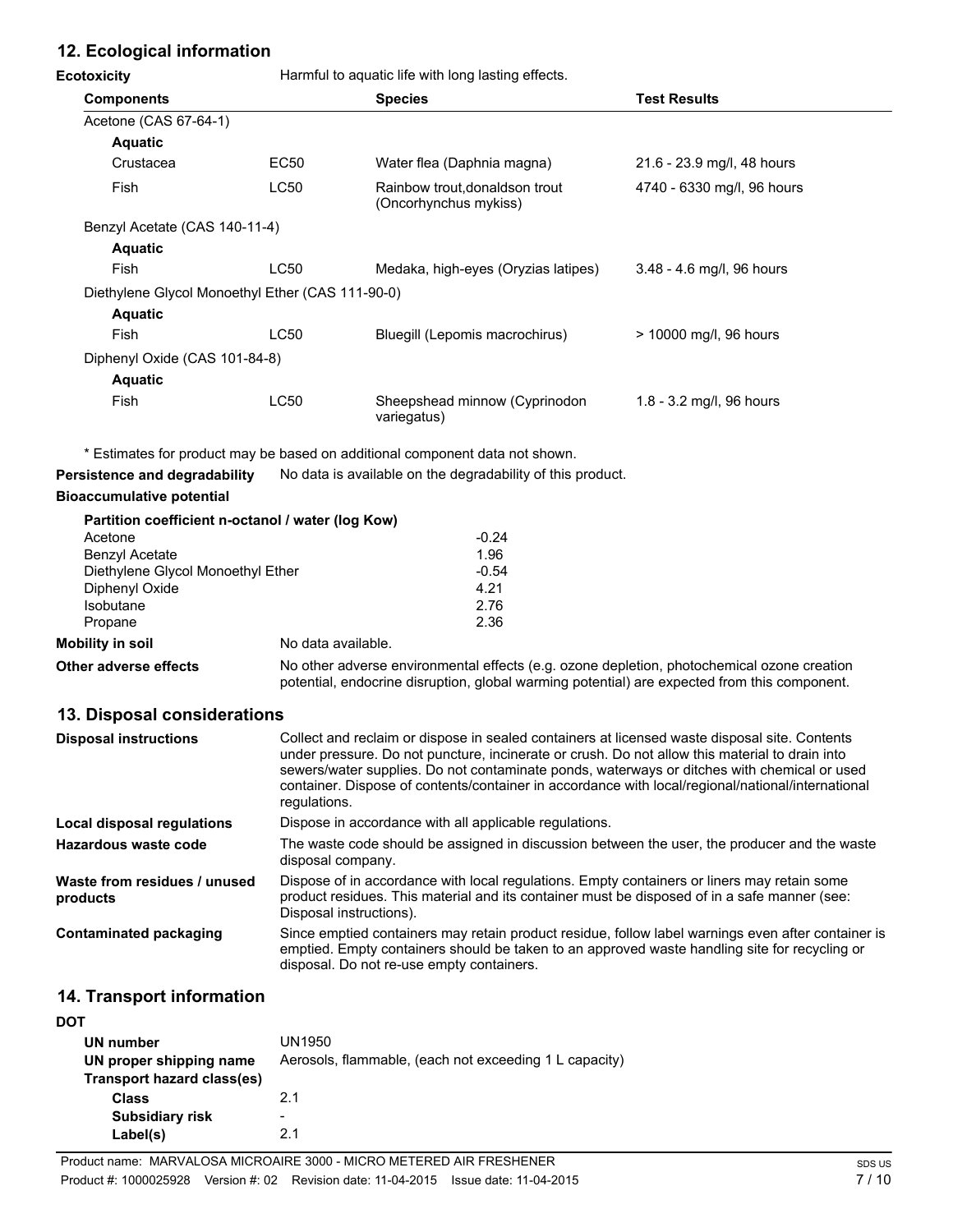| Packing group | Not applicable.                                                                                                  |
|---------------|------------------------------------------------------------------------------------------------------------------|
|               | Special precautions for user Read safety instructions, SDS and emergency procedures before handling. Read safety |
|               | instructions, SDS and emergency procedures before handling.                                                      |

| <b>Special provisions</b>   | N82  |
|-----------------------------|------|
| <b>Packaging exceptions</b> | 306  |
| Packaging non bulk          | None |
| Packaging bulk              | None |

This product meets the exception requirements of section 173.306 as a limited quantity and may be shipped as a limited quantity. Until 12/31/2020, the "Consumer Commodity - ORM-D" marking may still be used in place of the new limited quantity diamond mark for packages of UN 1950 Aerosols. Limited quantities require the limited quantity diamond mark on cartons after 12/31/20 and may be used now in place of the "Consumer Commodity ORM-D" marking and both may be displayed concurrently.

#### **IATA**

| <b>UN number</b>                                               | <b>UN1950</b>                                                                                                                                                                   |
|----------------------------------------------------------------|---------------------------------------------------------------------------------------------------------------------------------------------------------------------------------|
| UN proper shipping name                                        | Aerosols, flammable                                                                                                                                                             |
| <b>Transport hazard class(es)</b>                              |                                                                                                                                                                                 |
| <b>Class</b>                                                   | 2.1                                                                                                                                                                             |
| <b>Subsidiary risk</b>                                         |                                                                                                                                                                                 |
| Label(s)                                                       | 2.1                                                                                                                                                                             |
| <b>Packing group</b>                                           | Not applicable.                                                                                                                                                                 |
| <b>Environmental hazards</b>                                   | No.                                                                                                                                                                             |
| <b>ERG Code</b>                                                | 10 <sub>L</sub>                                                                                                                                                                 |
|                                                                | Special precautions for user Read safety instructions, SDS and emergency procedures before handling. Read safety<br>instructions, SDS and emergency procedures before handling. |
| <b>Other information</b>                                       |                                                                                                                                                                                 |
| Passenger and cargo<br>aircraft                                | Allowed with restrictions.                                                                                                                                                      |
| Cargo aircraft only                                            | Allowed with restrictions.                                                                                                                                                      |
| <b>Packaging Exceptions</b>                                    | <b>LTD OTY</b>                                                                                                                                                                  |
| <b>IMDG</b>                                                    |                                                                                                                                                                                 |
| <b>UN number</b>                                               | <b>UN1950</b>                                                                                                                                                                   |
| UN proper shipping name                                        | <b>AEROSOLS</b>                                                                                                                                                                 |
| <b>Transport hazard class(es)</b>                              |                                                                                                                                                                                 |
| <b>Class</b>                                                   | 2.1                                                                                                                                                                             |
| <b>Subsidiary risk</b>                                         |                                                                                                                                                                                 |
| Label(s)                                                       | 2.1                                                                                                                                                                             |
| Packing group                                                  | Not applicable.                                                                                                                                                                 |
| <b>Environmental hazards</b>                                   |                                                                                                                                                                                 |
| <b>Marine pollutant</b>                                        | No.                                                                                                                                                                             |
| <b>EmS</b>                                                     | $F-D, S-U$                                                                                                                                                                      |
|                                                                | Special precautions for user Read safety instructions, SDS and emergency procedures before handling. Read safety<br>instructions, SDS and emergency procedures before handling. |
| <b>Packaging Exceptions</b>                                    | I TD OTY                                                                                                                                                                        |
| Transport in bulk according to<br>Annex II of MARPOL 73/78 and | Not applicable.                                                                                                                                                                 |
| the IBC Code                                                   |                                                                                                                                                                                 |

**DOT**

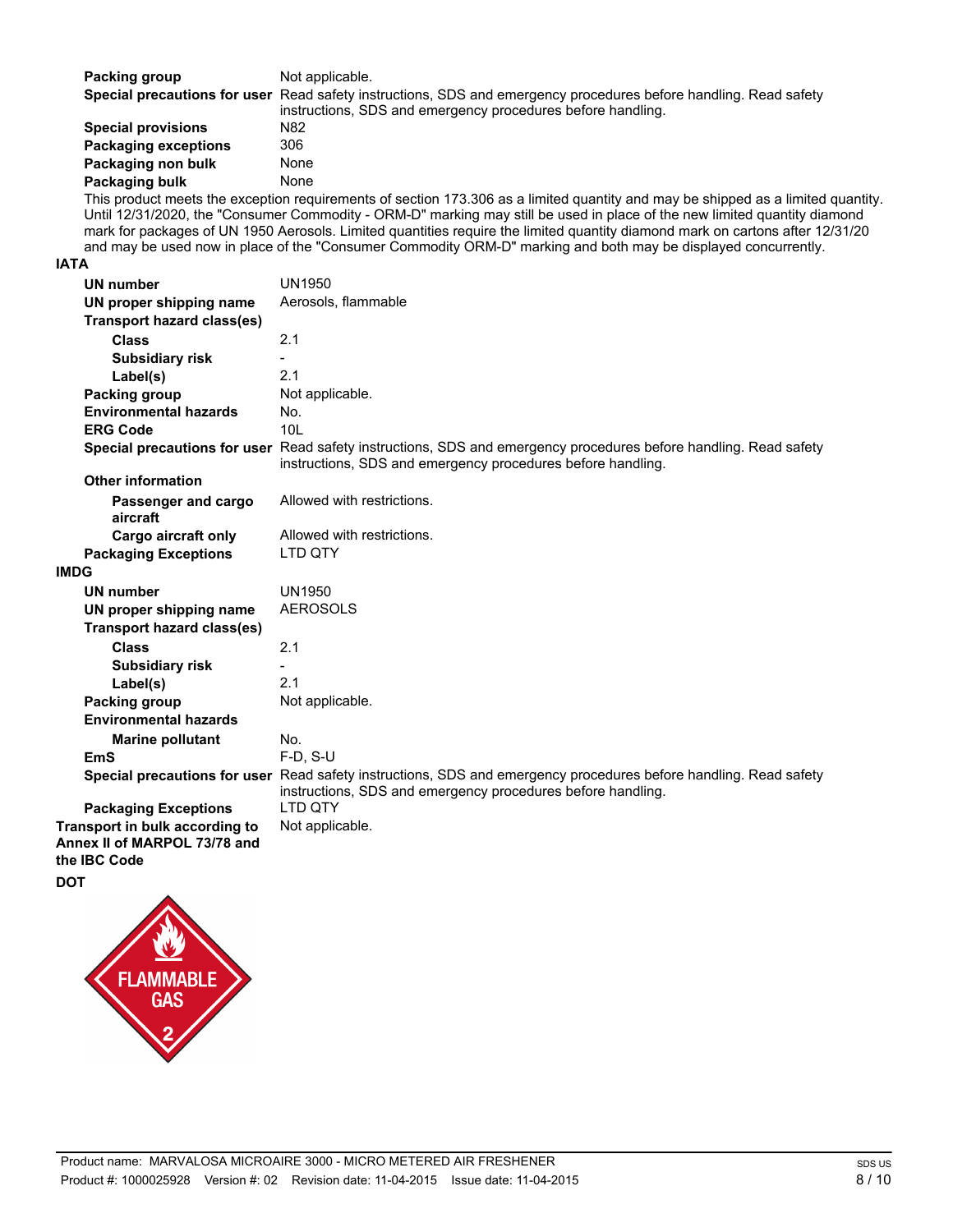

## **15. Regulatory information**

**US federal regulations**

This product is a "Hazardous Chemical" as defined by the OSHA Hazard Communication Standard, 29 CFR 1910.1200.

#### **TSCA Section 12(b) Export Notification (40 CFR 707, Subpt. D)**

Not regulated. **CERCLA Hazardous Substance List (40 CFR 302.4)** Acetone (CAS 67-64-1) Listed. **SARA 304 Emergency release notification** Not regulated. **OSHA Specifically Regulated Substances (29 CFR 1910.1001-1050)** Not listed. **Superfund Amendments and Reauthorization Act of 1986 (SARA)** Immediate Hazard - Yes Delayed Hazard - No Fire Hazard - Yes Pressure Hazard - No Reactivity Hazard - No **Hazard categories SARA 302 Extremely hazardous substance** Not listed. **SARA 311/312 Hazardous** No **chemical SARA 313 (TRI reporting)** Not regulated. **Other federal regulations Clean Air Act (CAA) Section 112 Hazardous Air Pollutants (HAPs) List** Not regulated. **Clean Air Act (CAA) Section 112(r) Accidental Release Prevention (40 CFR 68.130)** Isobutane (CAS 75-28-5) Propane (CAS 74-98-6) **Safe Drinking Water Act** Not regulated. **(SDWA) Drug Enforcement Administration (DEA). List 2, Essential Chemicals (21 CFR 1310.02(b) and 1310.04(f)(2) and Chemical Code Number** Acetone (CAS 67-64-1) 6532 **Drug Enforcement Administration (DEA). List 1 & 2 Exempt Chemical Mixtures (21 CFR 1310.12(c))** Acetone (CAS 67-64-1) 35 %WV **DEA Exempt Chemical Mixtures Code Number** Acetone (CAS 67-64-1) 6532 **US state regulations US. California Controlled Substances. CA Department of Justice (California Health and Safety Code Section 11100)** Not listed. **US. California. Candidate Chemicals List. Safer Consumer Products Regulations (Cal. Code Regs, tit. 22, 69502.3, subd. (a))**

Acetone (CAS 67-64-1) Isobutane (CAS 75-28-5)